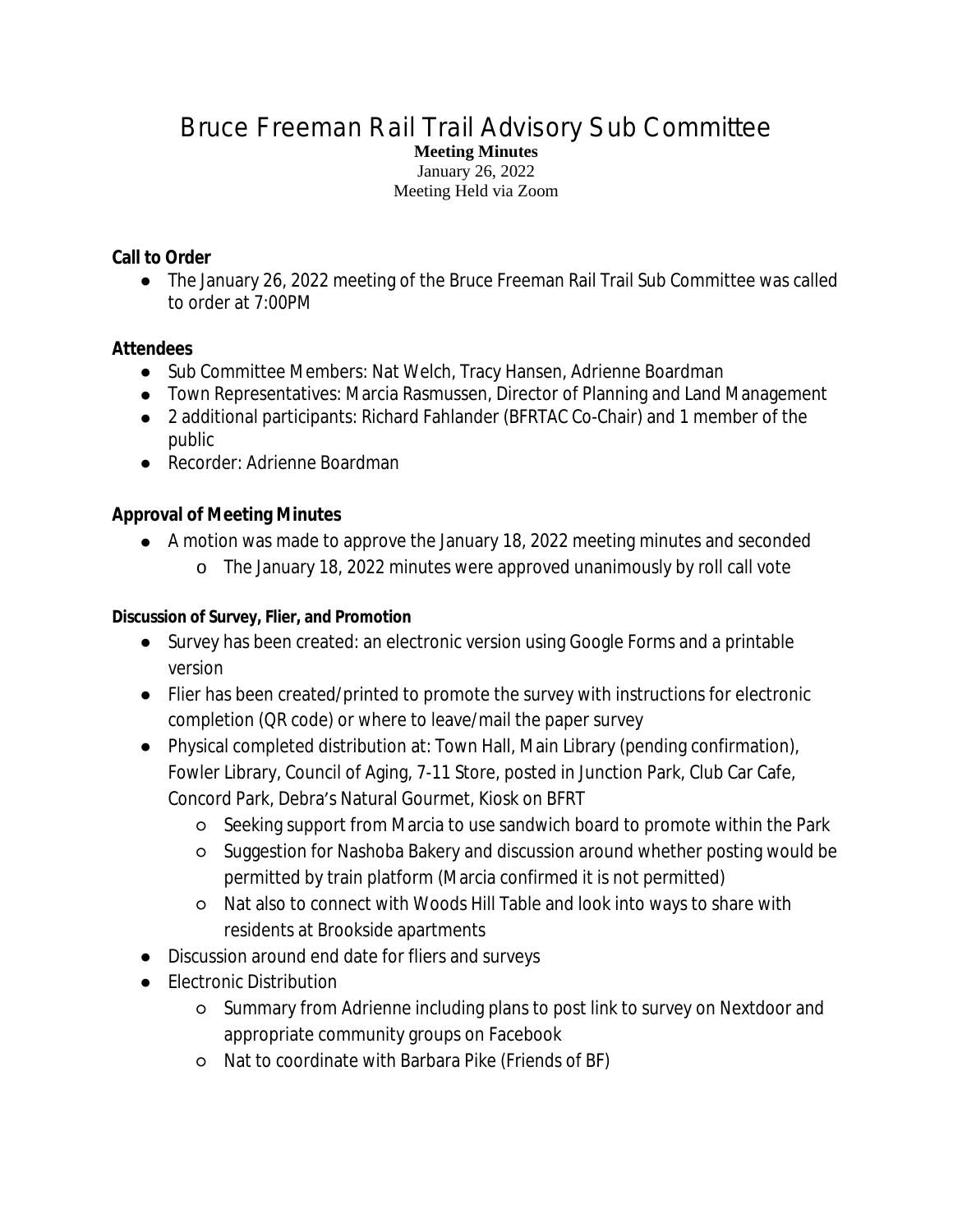- Comments from Public:
	- Dorrie Kehoe (51 McArthur Road) Referenced the letters that concerned citizens and groups had sent to the Select Board and suggested that the Sub Committee reach out to update them on plans including:

Concord Children's Center (Adrienne to email Executive Director and West Concord Director)

Membership list of Concord Green Thumbs (suggestion to reach out individually)

Discuss and encourage input from Concord town engineer (Ron Houlsinger)

Janet Anderson, Phil Posner (Nat suggest that Dorrie help disseminate information)

Suggested fliers also be displayed at Concord Teacakes

#### **Goals for First Public Meeting/Forum**

- Discussion on virtual or hybrid meeting consensus to hold a fully virtual meeting
- Determination to have Q&A vs Chat Marcia to try to demo features at next meeting
- Discussion around use of the Polls feature during the Public Forum
- Brainstorm ways to capture questions (Tracy to investigate further)
- Content:
	- Agenda
	- Objectives and Expectations
	- BFRTAC Overview
	- Presentation of Overview

including plot plan with current conditions

- Key Issues
- Preliminary Data
- Proposed Solutions to React To
	- Example of Short Term
	- Example of Long Term
- **Proposal for 3-4 meetings (to be discussed further at next meeting)** 
	- Meeting 1: Introduction
	- Meeting 2: Short Term & Long Term
	- Meeting 3: Test Solutions / Feasibility
- Discussion around how we fold BFRTAC meetings into these plans
- Emphasis to cover both Short Term solutions (needed before bridge opening) and planning for Long Term (physically changing the space)
- Short Term:
	- Barriers (planters, fencing, ballards, gates, tables) anything that can be moved in winter to allow for plowing